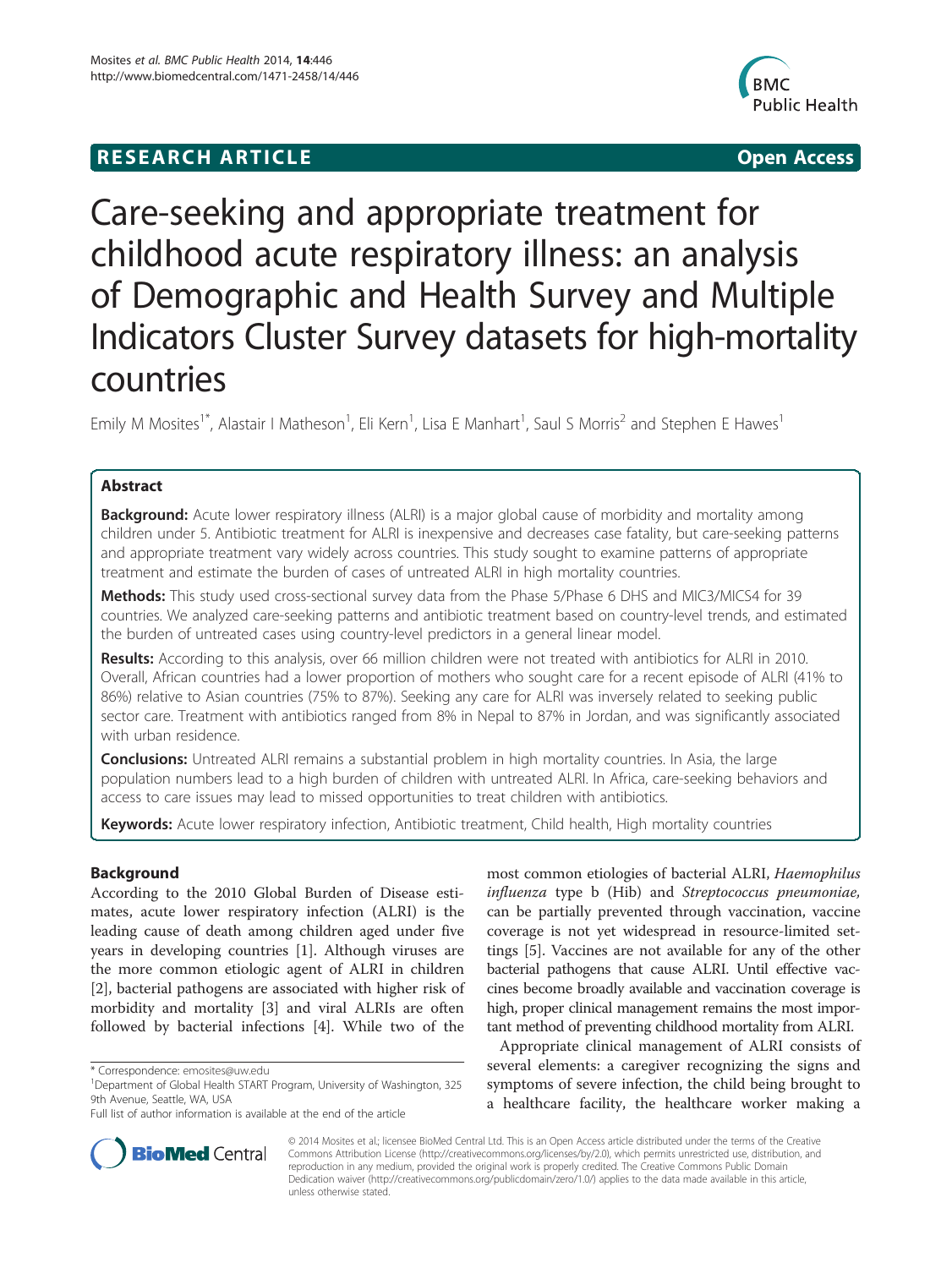correct diagnosis, and the availability of appropriate therapy. Each of these components provides one or more pathways by which a child with ALRI might not receive appropriate treatment.

As a clinical syndrome, ALRI is characterized by fever, cough, difficult breathing, and rapid breathing although each of these may be variable in young children and difficult for caregivers to evaluate. In one analysis, only 20% of caregivers were able to identify difficulty breathing and fast breathing as characteristic symptoms [\[6\]](#page-6-0).

Severity of ALRI upon presentation predicts response to treatment [[7](#page-6-0)], and therefore prompt care-seeking by the parents of ill children is critical. However, delays in care-seeking often occur and can be related to cost, nonrecognition of the severity of illness, differences in the perception of the cause of disease, or geographic barriers [[8-11\]](#page-6-0). Additionally, poor healthcare infrastructure and/ or lack of appropriate care and medicine contribute to delays [[12\]](#page-6-0).

Correct diagnosis of ALRI is often difficult in areas that are endemic for diseases with similar clinical presentations, such as tuberculosis or malaria [\[13](#page-6-0)]. Additionally, severity must be accurately assessed and antibiotic treatment and oxygen therapy provided, if necessary. The World Health Organization (WHO) currently recommends intramuscular ampicillin and gentamycin for inpatients with very severe pneumonia, and oral amoxicillin or co-trimoxazole for less severe pneumonia and outpatients [[14](#page-6-0)]. Other common antibiotics for severe ALRI include oral cephalosporins and macrolides [[15](#page-6-0)]. When needed, antibiotic therapy has dramatic effects on child survival; case-fatality rates for treated ALRI are under 1% while untreated ALRI case-fatality rates may reach over 10% [\[16\]](#page-6-0). However, there are a number of barriers to receiving appropriate antibiotics at the clinic level, including stock-outs, understaffing, prescribing patterns of health workers, and diagnostic overlaps with other infections [\[11,12,17,18\]](#page-6-0).

Given these challenges, both parental care-seeking and treatment patterns within facilities vary widely across countries. The WHO has estimated that globally, only 30% of children with ALRI are appropriately treated with antibiotics [\[19](#page-6-0)], though this proportion is likely to be even lower in high-mortality countries.

To effectively reduce the burden of ALRI mortality, it is important to understand patterns of care-seeking, as well as to quantify the number of cases of untreated ALRI within high mortality countries. However, direct comparisons among countries with high mortality are made difficult by a lack of routinely collected estimates that use similar methodology. Two exceptions to this are the Demographic and Health Surveys (DHS) and Multiple Indicator Cluster Surveys (MICS). These household-level surveys measure health and demographic indicators approximately every 5 years in developing countries using

nationally representative samples. They are particularly useful for aggregate estimation of burden because they use a common, standardized approach. DHS data provides information on fertility and health topics, while the MICS is focused on the state of women and children to inform policy and program decisions. DHS and MICS surveys have been intentionally developed to be comparable to each other.

To date, no study has aggregated DHS and MICS indicators to compare ALRI care-seeking and treatment outcomes globally. Though DHS and MICS data are the best source of comparable data, many high-mortality countries have not conducted a DHS or MICS. Fortunately it is possible to use the information from countries which have been surveyed to provide information on those which have not yet been surveyed. This study uses the most recent DHS and MICS data to address two objectives: 1) gain an improved understanding of patterns of care-seeking and antibiotic treatment among countries with DHS and MICS data, and 2) determine whether country-level factors can be used to estimate the burden of cases of untreated ALRI in all high-mortality countries.

# **Methods**

#### **Datasets**

DHS datasets (phases 5 and 6) from African and Asian countries were accessed from [http://www.measuredhs.com/](http://www.measuredhs.com/Data/) [Data/](http://www.measuredhs.com/Data/). Datasets were included in the analysis if they contained data points for the components of a restricted ALRI case definition, and the components of either care-seeking behavior or antibiotic treatment (see below). MICS datasets (MICS3 and MICS4) for Asian and African countries were accessed from [http://www.childinfo.org/mics3\\_sur](http://www.childinfo.org/mics3_surveys.html) [veys.html](http://www.childinfo.org/mics3_surveys.html). MICS antibiotic treatment data were accessed through the country final reports [\[20\]](#page-6-0). MICS country report information was included if it contained the sufficient data on antibiotic treatment (total and stratified by urban/ rural). Estimates of the number of respiratory infection cases in each country were calculated using under-5 population and pneumonia prevalence data from the Child Health Epidemiology Research Group (CHERG), which were recently updated to account for vaccine roll-out [[21](#page-6-0)]. Country-level predictors of the proportion treated with antibiotics were collated from WHO and World Bank datasets [\[5,22\]](#page-6-0).

Data management and analysis were conducted using Stata SE 11 (Stata Corp, LP). All data were publically available and not identifiable; therefore ethical review was not required.

# **Definitions**

DHS and MICS datasets are designed to be highly comparable, and questions on the topic of ALRI were asked in the same manner in both surveys. In this analysis, for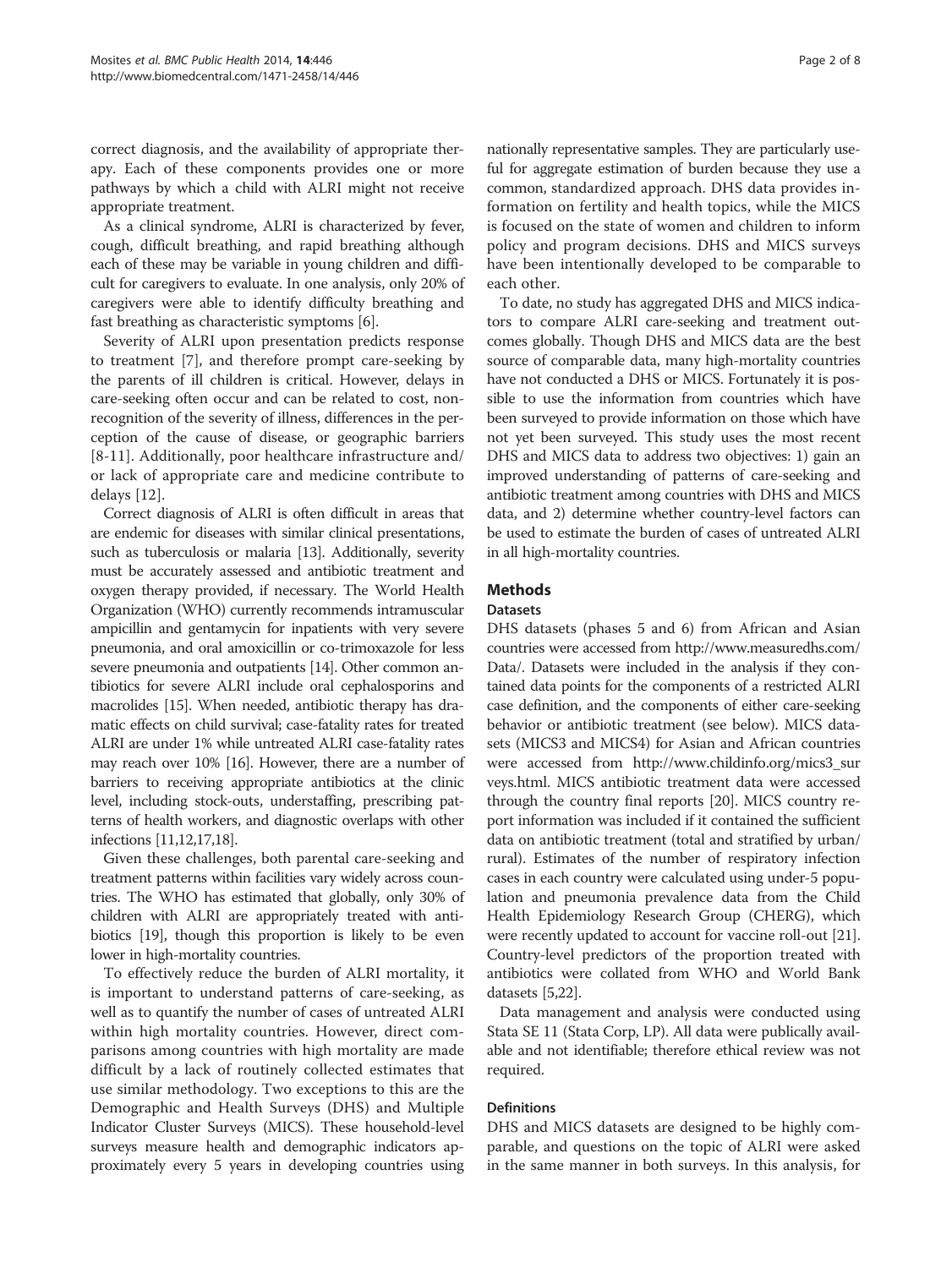both datasets, ALRI was defined as "child under age five who was ill in the previous two weeks with a cough accompanied by short, rapid breathing which the mother considered to be chest-related". Care-seeking was defined as "mother sought advice or treatment for this illness from any source". The variables for seeking medical care or seeking public sector care were defined as a composite of answers to the question "the place at which medical treatment or advice was sought for the last episode of fever and/or cough", the answers to which were not mutually exclusive categories. Seeking medical care specifically involved seeking care at an appropriate medical provider, either in the private or public sector, not including pharmacies. Antibiotic treatment was defined as an affirmative answer to the question "at any time during the illness, the child took an antibiotic pills/syrup or injection for this illness", or an antibiotic was listed in the "other" or countryspecific field of the question "what drugs did name take?" Urban or rural residence in the DHS was defined by each country's census data [[23\]](#page-6-0).

# Country-level descriptive analyses

In order to describe the ALRI treatment patterns across the countries with available data, we calculated the proportions of care-seeking and antibiotic treatment within each country. These estimates were weighted using the standard sampling weights which are provided in the DHS and MICS data. The sampling weights account for each survey design, which included over- and under-sampling of particular regions and allow the calculation of overall national estimates.

We calculated four quantities for each country: (a) the proportion of children with ALRI who received any care (# for whom care was sought/total  $#$  of ALRI cases); (b) proportion of children with ALRI who received any medical care (# children for whom medical care was sought/total # of ALRI cases); (c) proportion of children with ALRI who received medical care from a public facility (# of children for whom public care was sought/# for whom care was sought); and (d) proportion of children with ALRI who received antibiotic treatment (# of children who received antibiotics/total # of ALRI cases).

The proportion of children receiving any care was plotted against the proportion of children receiving public sector care. This trend was evaluated for significance using robust standard errors to account for heteroscedasticity.

# Prediction model for number of untreated ALRI cases

We developed a prediction model to estimate the proportion of children who were not treated for ALRI in 80 high-mortality countries for which DHS or MICS data were not available. To create this model, we generated a dataset of 28 countries that did have available data on the country-level proportion of antibiotic treatment in children with ALRI from the DHS or MICS (year of data collection ranging from 2006 to 2011). We then evaluated the following independent variables for their association with antibiotic treatment proportion: proportion of women receiving at least one antenatal care visit; coverage of the third dose of the diphtheria, pertussis, and tetanus vaccine in one-year olds; coverage of Bacillus Calmette-Guérin (BCG) vaccine in one-year-olds; coverage of measles-containing virus (MCV) vaccine in one-year-olds; gross national income (GNI) per capita; health expenditures per capita (PPP); number of nurses/midwives per 1,000 people; percentage of the population living in urban areas; coverage of oral rehydration salts for the treatment of diarrhea; infant mortality per 1,000 live births per year; under-five mortality per 1,000 live births per year; ageadjusted total mortality per 1,000 people per year; and an indicator of African or Asian continent. To test these associations, we conducted univariate analyses using pairwise linear correlation coefficients. Independent variables with a correlation coefficient above 0.3 were included as potential predictors in a multivariate general linear model.

The final model was chosen through a backwards stepwise selection process based on Akaike information criterion (AIC) values. The model included analytic weights based on the standard errors of the DHS and MICS survey estimates of the dependent variable, to account for point estimate variability in the original surveys. The selected model was then subjected to leave-one-out cross-validation to estimate overall mean squared error. This model was used to predict proportions of ALRI that went untreated for all countries with predictor data. Predictions were limited to countries with child and overall mortality rates that lay within the bounds of the countries with DHS or MICS data, to avoid extrapolation. Finally, the predicted proportions were applied to CHERG estimates of the number of ALRI cases in each country to obtain an overall estimate of the absolute number of children who are not treated for respiratory illness each year.

# Results

As of August 2012, 17 countries within Africa and Asia had DHS datasets with information about care-seeking patterns for ALRI among children under 5 years of age. Eighteen datasets containing care-seeking information were available from the MICS datasets. For the predictive model, eleven countries had DHS datasets with information about antibiotic treatment of ALRI (two of which did not have care-seeking data), while 15 additional countries had antibiotic treatment information in MICS reports.

#### Care-seeking patterns

Access to care for children with ALRI was highly variable across countries with recent DHS or MICS datasets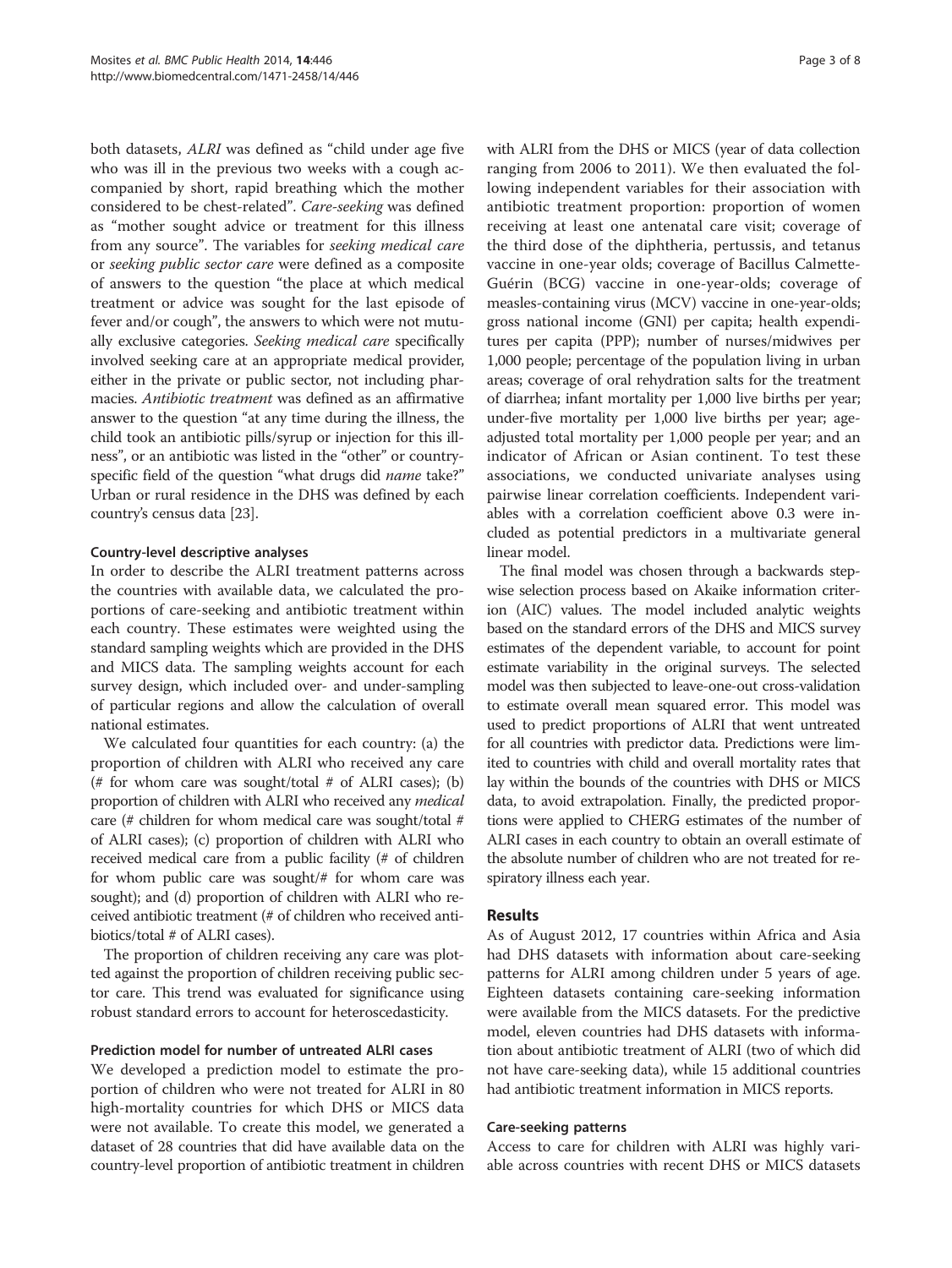available, and ranged from 41% to 87% (Table 1). Overall, African countries had a lower percentage of mothers who sought care for a recent episode of ALRI (41% to 86%, median 64%) relative to Asian countries (75% to 87%, median 81%). Seeking medical care, specifically, was more common in African than Asian countries. Those countries with the highest percentage seeking non-medical care (i.e., seeking care from pharmacies, shops, and traditional healers) were Bangladesh, Nepal, and Swaziland. Overall, 10% to 86% sought care in the public sector for a child's ALRI, and this was more common in African than Asian countries. In many of the African countries with data available, over 50% of care was sought in public healthcare facilities. There was a significant negative correlation between seeking public sector care and seeking any care at all (robust  $p = 0.01$ ); in those countries with a low frequency of care-seeking overall, a higher percentage of individuals sought care in the public sector (Figure [1](#page-4-0)). Those countries with higher care-seeking had wider variability in accessing public sector care.

| <b>Dataset</b> | Country (year)                  | Any care*  | Medical care* | Public sector care** |
|----------------|---------------------------------|------------|---------------|----------------------|
|                | Sierra Leone (2008)             | 54%        | 47%           | 72%                  |
|                | Zimbabwe (2010-11)              | 55%        | 48%           | 77%                  |
|                | Burundi (2010)                  | 59%        | 56%           | 86%                  |
| DHS            | Rwanda (2010)                   | 62%        | 50%           | 75%                  |
|                | Ghana (2008)                    | 65%        | 51%           | 66%                  |
|                | Kenya (2008-9)                  | 71%        | 56%           | 61%                  |
|                | Lesotho (2009)                  | 72%        | 66%           | 53%                  |
|                | Jordan (2007)                   | 75%        | 75%           | 56%                  |
|                | Zambia (2007)                   | 75%        | 69%           | 81%                  |
|                | Nepal (2011)                    | 78%        | 50%           | 31%                  |
|                | Malawi (2010)                   | 78%        | 72%           | 71%                  |
|                | Swaziland (2006-7)              | 79%        | 58%           | 68%                  |
|                | Egypt (2008)                    | 79%        | 73%           | 19%                  |
|                | Uganda (2011)                   | 83%        | 73%           | 38%                  |
|                | Pakistan (2006-7)               | 84%        | 71%           | 10%                  |
|                | Tanzania (2010)                 | 86%<br>72% |               | 16%                  |
|                | Bangladesh (2007)               | 87%        | 57%           | 13%                  |
|                | Central African Republic (2010) | 41%        | 32%           | 63%                  |
|                | Mauritania (2011)               | 46%        | 39%           | 77%                  |
|                | Lao People's Republic (2011-12) | 50%        | 40%           | 61%                  |
|                | Cameroon (2006)                 | 54%        | 35%           | 46%                  |
|                | Togo (2010)                     | 58%        | 32%           | 44%                  |
|                | Cote D'Ivoire (2006)            | 61%        | 35%           | 50%                  |
|                | Guinea (2010)                   | 62%        | 56%           | 84%                  |
|                | Nigeria (2011)                  | 62%        | 35%           | 42%                  |
| <b>MICS</b>    | DRC (2010)                      | 65%        | 39%           | 43%                  |
|                | Afghanistan (2010-11)           | 66%        | 60%           | 37%                  |
|                | Mongolia (2010)                 | 69%        | 62%           | 90%                  |
|                | Djibouti (2006)                 | 77%        | 58%           | 69%                  |
|                | Gambia (2010)                   | 79%        | 77%           | 78%                  |
|                | Vietnam (2010-11)               | 84%        | 73%           | 56%                  |
|                | Iraq (2011)                     | 85%        | 82%           | 86%                  |
|                | Syria (2006)                    | 87%        | 73%           | 29%                  |

| Table 1 Proportions of ALRI cases seeking care, per Phase 5/6 DHS and MICS 3/4 |  |  |  |  |  |  |
|--------------------------------------------------------------------------------|--|--|--|--|--|--|
|--------------------------------------------------------------------------------|--|--|--|--|--|--|

\*Among all ALRI cases.

\*\*Among those who sought any care.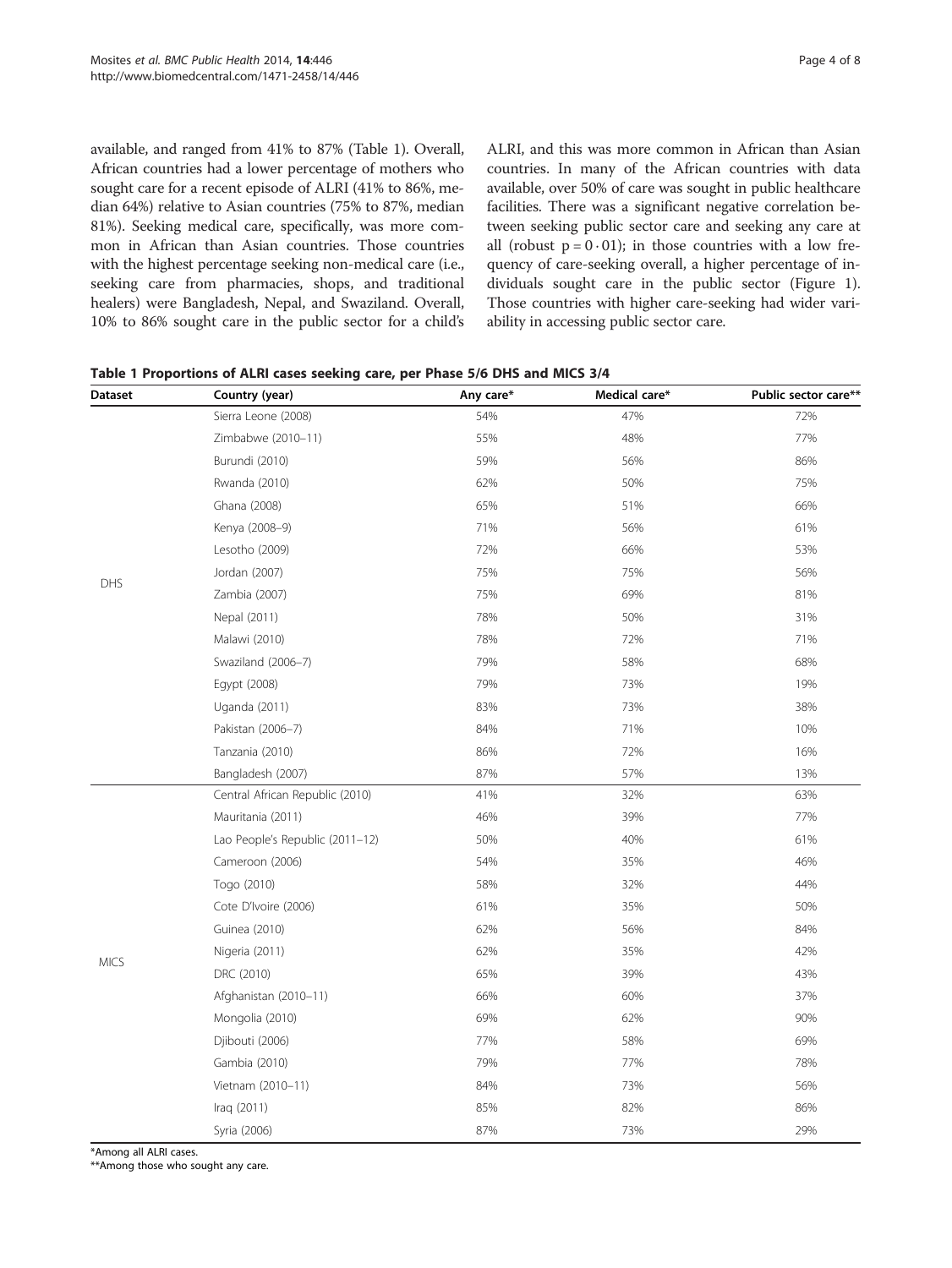<span id="page-4-0"></span>

# Antibiotic treatment patterns

In the 26 countries with DHS or MICS estimates available, treatment with antibiotics for children with a recent episode of ALRI ranged from 8% in Nepal to 87% in Jordan (Table [2\)](#page-5-0). Urban residents had an average of 10 percentage points higher levels of antibiotic treatment compared to rural residents (paired p-value for difference  $< 0.001$ ).

#### Prediction model

The prediction model for untreated ALRI is included in Table [3](#page-5-0). In the selected model, the percent of the country that was urban and the under-five mortality rate were the only country-level characteristics that were retained. The model predicted the proportion of children with ALRI who were untreated for 108 countries. Across these 108 countries, the estimated number of children with ALRI who do not receive antibiotics exceeds 66 million per year, which represents 53% of ALRI cases (see Additional file [1](#page-6-0) for list of country-specific data).

# **Discussion**

Antibiotic treatment is an inexpensive, effective way to increase child survival for children with ALRI in resourcelimited settings. In this study, we estimated that over 66 million children in high-mortality countries who could benefit from antibiotic therapy are not treated, and that there is wide variability across countries in care-seeking and antibiotic treatment patterns for children with presumed ALRI.

Cultural and political factors may influence care-seeking behaviors. Some of the lowest proportions of parents seeking any care for their child's illness were in Central African Republic, Burundi, and Sierra Leone. These were also the countries with some of the highest percentages of parents seeking public sector care. It is possible that the low level of care-seeking in these countries is related to a relative lack of private sector healthcare. Each of these countries has experienced extensive political instability which may have influenced the overall availability of care and the ability of parents to seek care. On the opposite side of the spectrum, Bangladesh, Tanzania, Syria and Pakistan each had high levels of access to care, but low percentages accessing public sector care. Although the private sector is well established, it is generally less regulated, and sales of inappropriate drugs are a recurrent problem [\[24\]](#page-6-0).

In the countries with available DHS and MICS data, antibiotic treatment levels among children with presumed ALRI were quite low. There was wide variation in antibiotic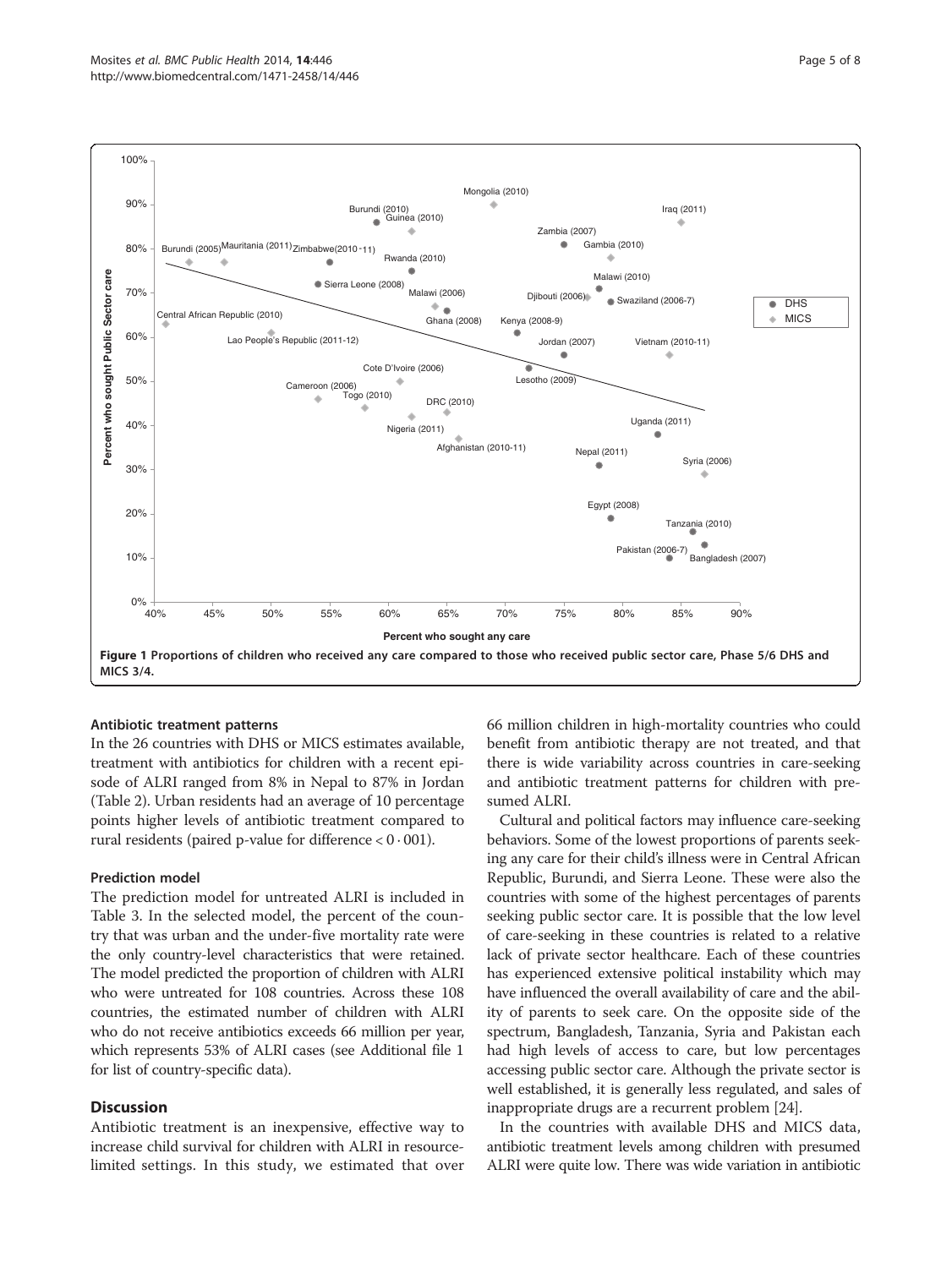| <b>DHS</b>         |         |       | <b>MICS</b> |                                 |         |       |       |
|--------------------|---------|-------|-------------|---------------------------------|---------|-------|-------|
| Country (year)     | Overall | Urban | Rural       | Country (year)                  | Overall | Urban | Rural |
| Nepal (2011)       | 8%      | 9%    | 8%          | Yemen (2006)                    | 13%     | 12%   | 13%   |
| Swaziland (2006-7) | 16%     | 18%   | 15%         | Cote D'Ivoire (2006)            | 19%     | 26%   | 16%   |
| Ghana (2008)       | 24%     | 29%   | 21%         | Mozambique (2008)               | 22%     | 29%   | 19%   |
| Namibia (2006-7)   | 36%     | 52%   | 31%         | Mauritania (2007)               | 24%     | 30%   | 19%   |
| Zambia (2007)      | 47%     | 66%   | 39%         | Togo (2006)                     | 26%     | 27%   | 25%   |
| Kenya (2008-9)     | 50%     | 46%   | 50%         | Malawi (2006)                   | 30%     | 38%   | 28%   |
| Pakistan (2006-7)  | 51%     | 56%   | 49%         | Central African Republic (2010) | 31%     | 47%   | 23%   |
| Uganda (2011)      | 51%     | 59%   | 50%         | Somalia (2006)                  | 32%     | 49%   | 24%   |
| Liberia (2011)     | 54%     | 62%   | 51%         | Cameroon (2006)                 | 38%     | 58%   | 27%   |
| Egypt (2008)       | 58%     | 63%   | 54%         | Guinea (2006)                   | 42%     | 55%   | 33%   |
| Jordan (2007)      | 87%     | 87%   | 91%         | Djibouti (2006)                 | 43%     | 43%   | 20%   |
|                    |         |       |             | Gambia (2005)                   | 61%     | 60%   | 62%   |
|                    |         |       |             | Afghanistan (2010-11)           | 64%     | 70%   | 63%   |
|                    |         |       |             | Mongolia (2005)                 | 71%     | 72%   | 71%   |
|                    |         |       |             | Syria (2006)                    | 71%     | 75%   | 66%   |

<span id="page-5-0"></span>Table 2 Percent of ALRI cases receiving antibiotics, according to Phase 5/6 DHS and MICS 3/4

coverage across countries, with the lowest percentage occurring in rural areas.

To our knowledge, no other studies have attempted to predict the burden of untreated pneumonia in highmortality countries for which no publically available data exist. This prediction model provides meaningful estimates of the number of untreated children for mathematical models seeking to estimate how much disease could be resolved if treatment guidelines were followed, and how many prognoses can be improved. Although the DHS and MICS provide the most extensive methodologically comparable collection of datasets for global estimation, there are several limitations that may bias estimates of careseeking and proportion of cases treated with antibiotics. The DHS data available spanned several years, so the model findings are most applicable to the years between 2005 and 2010. Due to the nature of self-report in the DHS, it is also likely that the DHS definition of ALRI is neither sensitive nor specific for radiographically confirmed pneumonia, and thus we would hope to observe fewer than 100% of cases treated with antibiotics [\[25](#page-6-0)]. Recent studies have posited that the antibiotic treatment estimates derived from DHS and MICS data cannot be

Table 3 Country-level general linear regression model predicting proportion of ALRI cases who were treated with antibiotics

| Covariate          | Coefficient | P-value | 95% CI             |
|--------------------|-------------|---------|--------------------|
| Percent Urban      | $-0.00388$  | 0.067   | $-0.0080 - 0.0003$ |
| Under 5 mortality* | 0.105       | 0.030   | $0.0102 - 0.1998$  |

\*Log transformed (natural log) under-five mortality per 1,000 live births per year.

accurate because of this low sensitivity and specificity of pneumonia recognition [\[26\]](#page-6-0). Furthermore, the DHS and MICS rely on maternal recall of antibiotic treatment, the challenges of which are well documented in the literature [[26](#page-6-0)]. However, in this prediction model, we applied estimates of the proportion of children receiving antibiotics derived from DHS/MICS to CHERG estimates of pneumonia incidence, which is a more specific characterization of pneumonia burden than in the DHS. With large enough sample sizes, we expect that bias in the DHS/MICS antibiotic treatment proportions would only be introduced from differential treatment provision based on the severity of illness of those ALRI cases included in the DHS. The extent and direction of this bias is unclear, and further study is necessary.

The prediction model estimated that 66 million cases of ALRI go untreated every year. While the best model was fit from the data which were publically available, the predicted estimates from the linear model for countries with available DHS or MICS data were often much closer to the mean than the observed data. Because of this, the model is limited in its capacity to estimate the burden of untreated ALRI for individual countries. However, the model reflects improved estimates of the total burden for these high mortality countries by encompassing predictive indicators for countries without data. With the sampling variability of DHS estimations, particularly when combined with CHERG predictions, the estimates for each country have a wide predictive range; therefore the absolute number of untreated cases for each country should be interpreted with caution.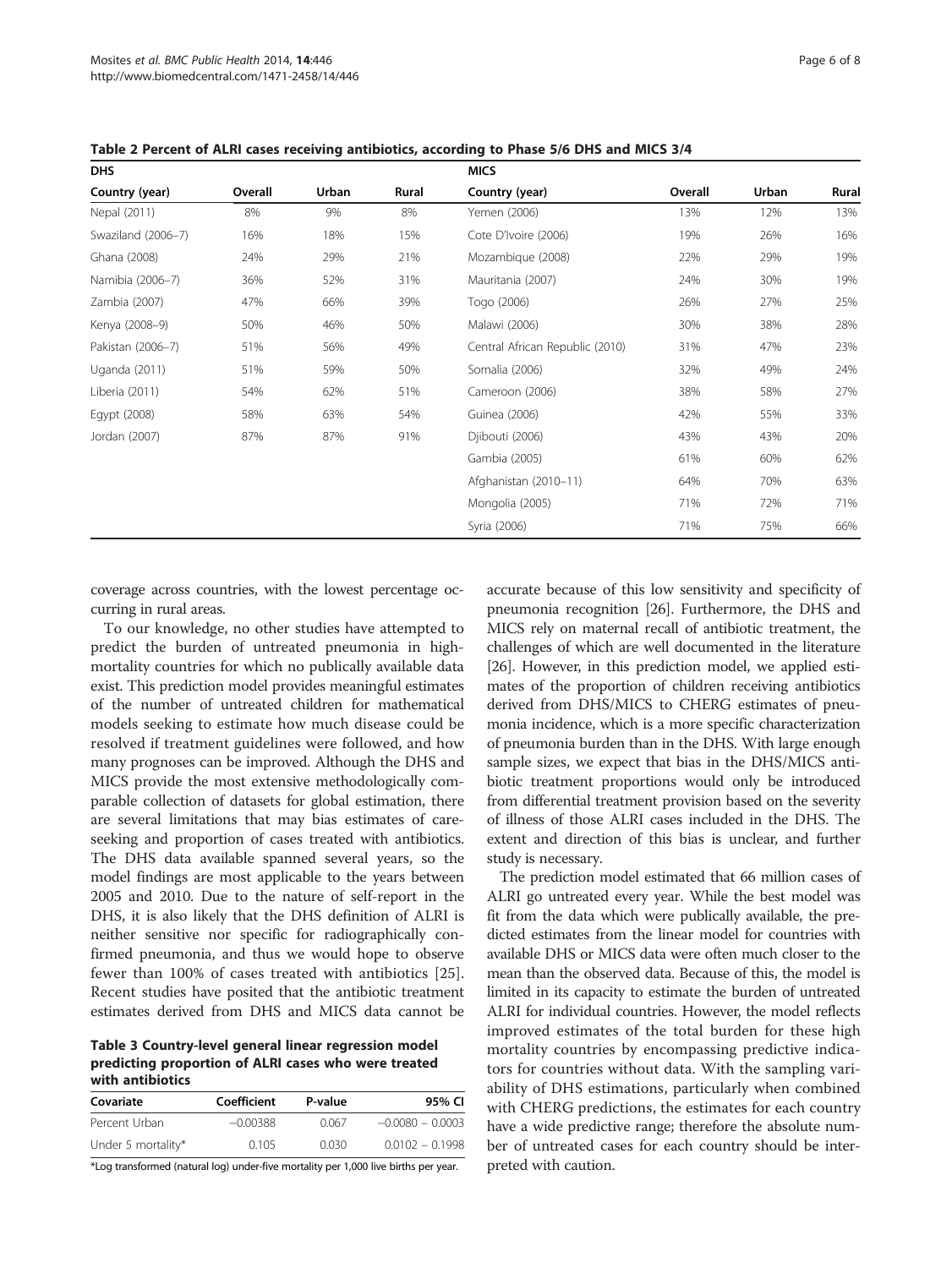#### <span id="page-6-0"></span>Conclusions

ALRI is a major contributor to child mortality in developing countries. Our analysis shows that there are large numbers of children with ALRI who are not treated with antibiotics, representing an enormous missed opportunity to prevent mortality. While the WHO estimated that globally 30% of children are untreated for pneumonia, our data suggest that, in high mortality countries, over 50% of children may be untreated. It is likely that this high proportion of untreated children is adding to the overall mortality rate of these countries. Additionally, there is likely unnecessary usage of antibiotics which, given the multibillion dollar global market in antibiotics, represents wasted funds that could be redirected to support evidencebased health care practices. Integrated initiatives such as community case management of pneumonia have recently been demonstrated to be effective for appropriately providing treatment to children with pneumonia [\[27-30](#page-7-0)]. These community-based interventions promote both careseeking and appropriate antibiotic treatment, and ultimately reduce mortality due to untreated ALRI.

# Additional file

[Additional file 1:](http://www.biomedcentral.com/content/supplementary/1471-2458-14-446-S1.docx) CHERG ALRI estimates and predictive model output. Country-level data table for the CHERG estimates of ALRI and the output of the predictive model demonstrating the burden of untreated ALRI.

#### Competing interests

SM was employed by the Bill & Melinda Gates Foundation at the time of writing. Otherwise, the authors do not report any conflicts of interest.

#### Authors' contributions

EM, AM, and EK collected data, conducted the analyses and contributed to writing the manuscript. LM, SM, and SH contributed to the scientific design of the study and reviewed the manuscript. All authors read and approved the final manuscript.

#### Author details

<sup>1</sup>Department of Global Health START Program, University of Washington, 325 9th Avenue, Seattle, WA, USA. <sup>2</sup>The Bill & Melinda Gates Foundation, 500 5th Ave N, Seattle, WA, USA.

#### Received: 6 November 2013 Accepted: 25 April 2014 Published: 12 May 2014

#### References

- 1. IHME: Global Burden of Disease Compare. University of Washington; 2013. [cited 2013 3.11]; Available from: [http://viz.healthmetricsandevaluation.org/](http://viz.healthmetricsandevaluation.org/gbd-compare/) [gbd-compare/](http://viz.healthmetricsandevaluation.org/gbd-compare/).
- Harris M, Clark J, Coote N, Fletcher P, Harnden A, McKean M, Thomson A: British Thoracic Society guidelines for the management of community acquired pneumonia in children: update 2011. Thorax 2011, 66(Suppl 2): ii1–ii23. Epub 2011/10/19.
- 3. Miller MA, Ben-Ami T, Daum RS: Bacterial Pneumonia in neonates and older children. In Pediatric Respiratory Medicine. Edited by Taussig. St Louis: Mosby; 1999.
- Korppi M, Leinonen M, Koskela M, Makela PH, Launiala K: Bacterial coinfection in children hospitalized with respiratory syncytial virus infections. Pediatr Infect Dis J 1989, 8(10):687–692. Epub 1989/10/01.
- World Health Organization: Global Health Observatory. Geneva: WHO; 2013. [cited 2013 3.11]; Available from: [http://apps.who.int/gho/data/view.](http://apps.who.int/gho/data/view.main.81400) [main.81400](http://apps.who.int/gho/data/view.main.81400).
- 6. The United Nations Children's Fund: Pneumonia: Progress. New York: [Web page] UNICEF; 2008. [updated Jun; cited 2013 July 1]; Available from: [http://www.childinfo.org/pneumonia\\_progress.html](http://www.childinfo.org/pneumonia_progress.html).
- 7. Webb C, Ngama M, Ngatia A, Shebbe M, Morpeth S, Mwarumba S, Mwarumba S, Bett A, Nokes DJ, Seale AC, Kazungu S, Munywoki P, Hammitt LL, Scott JA, Berkley JA: Treatment failure among Kenyan children with severe pneumonia–a cohort study. Pediatr Infect Dis J 2012, 31(9):e152–e157. Epub 2012/06/14.
- 8. Najnin N, Bennett CM, Luby SP: Inequalities in care-seeking for febrile illness of under-five children in urban Dhaka, Bangladesh. J Health Popul Nutr 2011, 29(5):523–531. Epub 2011/11/24.
- 9. Diaz T, George AS, Rao SR, Bangura PS, Baimba JB, McMahon SA, Kabano A: Healthcare seeking for diarrhoea, malaria and pneumonia among children in four poor rural districts in Sierra Leone in the context of free health care: results of a cross-sectional survey. BMC Public Health 2013, 13(1):157. Epub 2013/02/22.
- 10. Straus L, Munguambe K, Bassat Q, Machevo S, Pell C, Roca A, Pool R: Inherent illnesses and attacks: an ethnographic study of interpretations of childhood Acute Respiratory Infections (ARIs) in Manhica, southern Mozambique. BMC Public Health 2011, 11:556. Epub 2011/07/15.
- 11. Grant CC, Harnden A, Mant D, Emery D, Coster G: Why do children hospitalised with pneumonia not receive antibiotics in primary care? Arch Dis Child 2012, 97(1):21–27. Epub 2011/11/22.
- 12. Chandani Y, Noel M, Pomeroy A, Andersson S, Pahl MK, Williams T: Factors Affecting Availability of Essential Medicines among Community Health Workers in Ethiopia, Malawi, and Rwanda: Solving the Last Mile Puzzle. Am J Trop Med Hyg 2012, 87(5 Suppl):120–126. Epub 2012/11/21.
- 13. Graham SM, English M, Hazir T, Enarson P, Duke T; Challenges to improving case management of childhood pneumonia at health facilities in resourcelimited settings. Bull World Health Organ 2008, 86(5):349–355. Epub 2008/06/12.
- 14. World Health Organization: Pocket book of hospital care for children: Second edition. Geneva: WHO; 2013. [cited 2013 July 1]; Available from: [http://apps.](http://apps.who.int/iris/bitstream/10665/81170/1/9789241548373_eng.pdf) [who.int/iris/bitstream/10665/81170/1/9789241548373\\_eng.pdf](http://apps.who.int/iris/bitstream/10665/81170/1/9789241548373_eng.pdf).
- 15. Kabra SK, Lodha R, Pandey RM: Antibiotics for community-acquired pneumonia in children. Cochrane Database Syst Rev (Online) 2010, (3):CD004874. Epub 2010/03/20.
- 16. Bang AT, Bang RA, Tale O, Sontakke P, Solanki J, Wargantiwar R, Kelzakar P: Reduction in pneumonia mortality and total childhood mortality by means of community-based intervention trial in Gadchiroli, India. Lancet 1990, 336(8709):201–206. Epub 1990/07/28.
- 17. Lufesi NN, Andrew M, Aursnes I: Deficient supplies of drugs for life threatening diseases in an African community. BMC Health Serv Res 2007, 7:86. Epub 2007/06/19.
- 18. Ukwaja KN, Aina OB, Talabi AA: Outcome of presumptive versus rapid diagnostic tests-based management of childhood malaria - pneumonia overlap in urban Nigeria: a pilot quasi-experimental study. Ethiop J Health Sci 2010, 20(3):179–183. Epub 2010/11/01.
- 19. World Health Organization: Pneumonia Factsheet. Geneva: WHO; 2013. [cited 2013 3.13]; Available from: [http://www.who.int/mediacentre/factsheets/fs331/en/.](http://www.who.int/mediacentre/factsheets/fs331/en/)
- 20. UNICEF: Multiple Indicator Cluster Survey. New York: UNICEF; 2012. [cited 2013 August]; Available from: [http://www.unicef.org/statistics/index\\_24302.html](http://www.unicef.org/statistics/index_24302.html).
- 21. Rudan I, O'Brien KL, Nair H, Liu L, Theodoratou E, Qazi S, Lukšić I, Fischer Walker CL, Black RE, Campbell H, Child Health Epidemiology Reference Group (CHERG): Epidemiology and etiology of childhood pneumonia in 2010: estimates of incidence, severe morbidity, mortality, underlying risk factors and causative pathogens for 192 countries. J Glob Health 2013, 3(1):10401.
- 22. World Bank: Countries and Economies. Washington, DC: World Bank; 2013. [cited 2013 3.20]; Available from:<http://data.worldbank.org/country>.
- 23. MEASURE DHS: Standard Recode Manual for DHS 5. Calverton: USAID; 2012.
- 24. Basu S, Andrews J, Kishore S, Panjabi R, Stuckler D: Comparative performance of private and public healthcare systems in low- and middle-income countries: a systematic review. PLoS Med 2012, 9(6):e1001244. Epub 2012/06/23.
- 25. Lynch T, Platt R, Gouin S, Larson C, Patenaude Y: Can we predict which children with clinically suspected pneumonia will have the presence of focal infiltrates on chest radiographs? Pediatrics 2004, 113(3 Pt 1):e186–e189. Epub 2004/03/03.
- 26. Hazir T, Begum K, el Arifeen S, Khan AM, Huque MH, Kazmi N, Roy S, Abbasi S, Sadeq-ur Rahman Q, Theodoratou E, Khorshed MS, Rahman KM, Sanwarul B, Kaiser MM, Saha SK, Ahmed ASM, Rudan I, Bryce J, Qazi S, Campbell H: